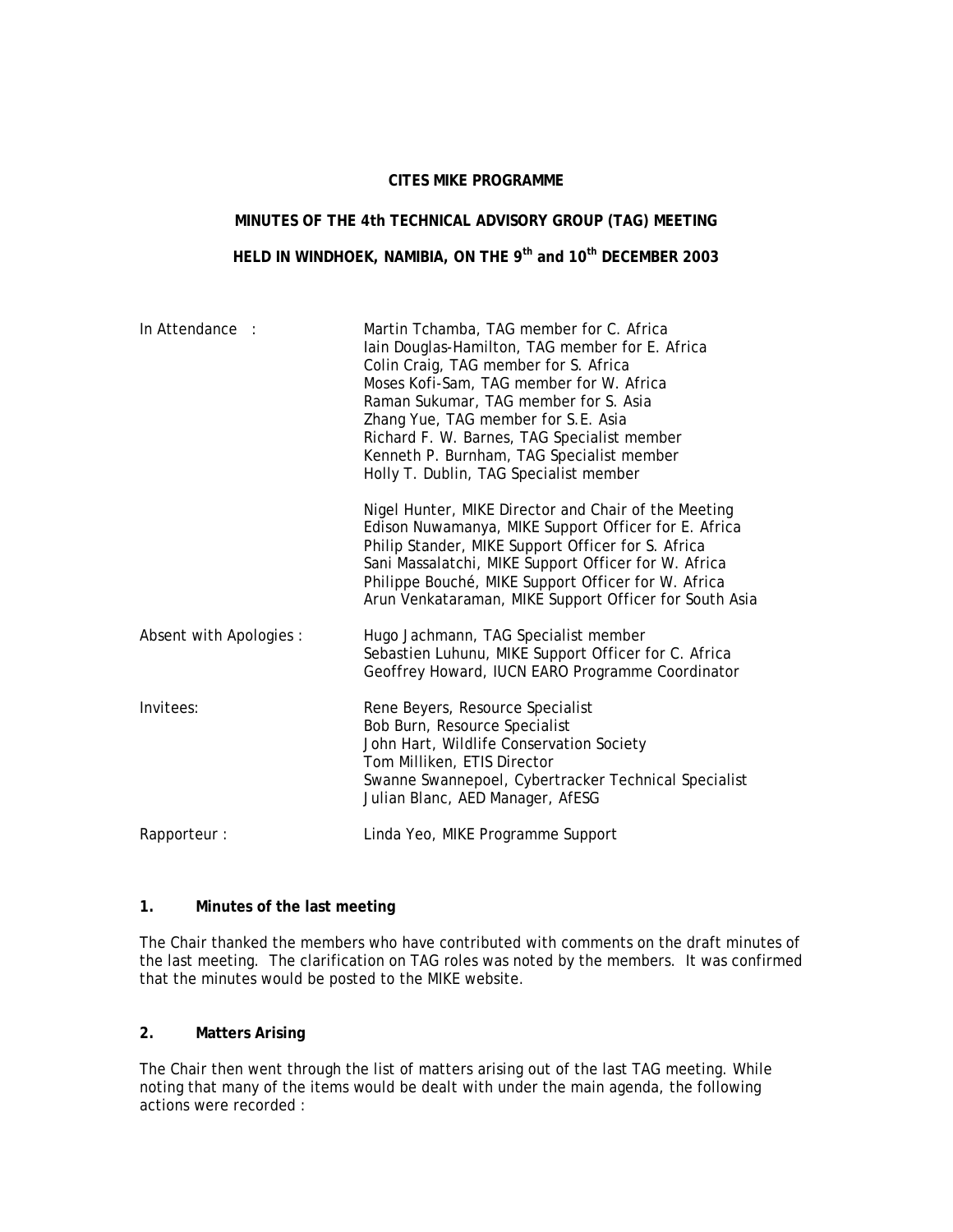# **2.1 Relationship of power, effort, covariates and time**

The relationship of effect size, power, effort, covariates and time is still an important issue yet to be clarified. The Director apologized that this had not been worked on as intended due to the presence of other activities. It was recommended that the relation analysis be continued with the relevant TAG members and that a paper be tabled in time for deliberation at the next TAG meeting. [Action : Nigel Hunter]

# **2.2 Measuring Information Network Effort**

It was recommended at the last TAG meeting that further research was needed on the use of proxy measures of information network effort for capturing information in sites where routine patrols are not active. It was recommended that the research on proxy measures by Dr Douglas-Hamilton be continued and that a paper be tabled in time for deliberation at the next TAG meeting. [Action : Iain-Douglas Hamilton]

# **3. Progress Report**

# **3.1 Africa and South Asia Sub-regions**

The technical progress reports for the four African subregions and South Asia which have been jointly prepared by the SSOs and their respective subregional TAG member were circulated to the TAG. The following main issues were flagged for discussion.

### **a) Carcass Mortality Data**

The uncertainty of pinpointing the exact cause of death was discussed. For instance, natural mortality as a cause of death needs to be worked out as a function of population trends. There are also no hard and fast rules for categorizing cause of death between say 'conflicts' or 'poaching'. Each category depends on the policy of the wildlife departments. The definition of what is illegal killing would vary from country to country. For example, conflict killing in Sri Lanka may be considered as illegal killing but would not be considered so in Botswana. It is important to acknowledge this uncertainty and if uncertain, to assign the cause of death as 'unknown' to avoid a bias. However, it was recognized that as experience in carcass data collection grows, there will be need to help the field staff in attributing the cause of death to the 'illegal', 'legal' and 'unknown' categories. Nevertheless, there was concern raised that such uncertainty should be tackled at the analysis level rather than at the entry into carcass form level. Bob Burn highlighted the availability of mechanisms to record uncertainty in the cause of death rather than to force the field staff to make a judgment to fit a category. For instance in the Bayesian Network analysis, a distribution of possible "Year of death" could be assigned to incorporate the uncertainty of causes of death.

It was suggested that the eventual spatial mapping of 'conflict' or 'poaching' areas may also help in identifying the underlying causes of death of carcasses detected. It was also recommended that the ratio of carcasses found over time would be an important part of the analysis as the fraction of carcasses found in reality would be small compared to the real figures on the ground.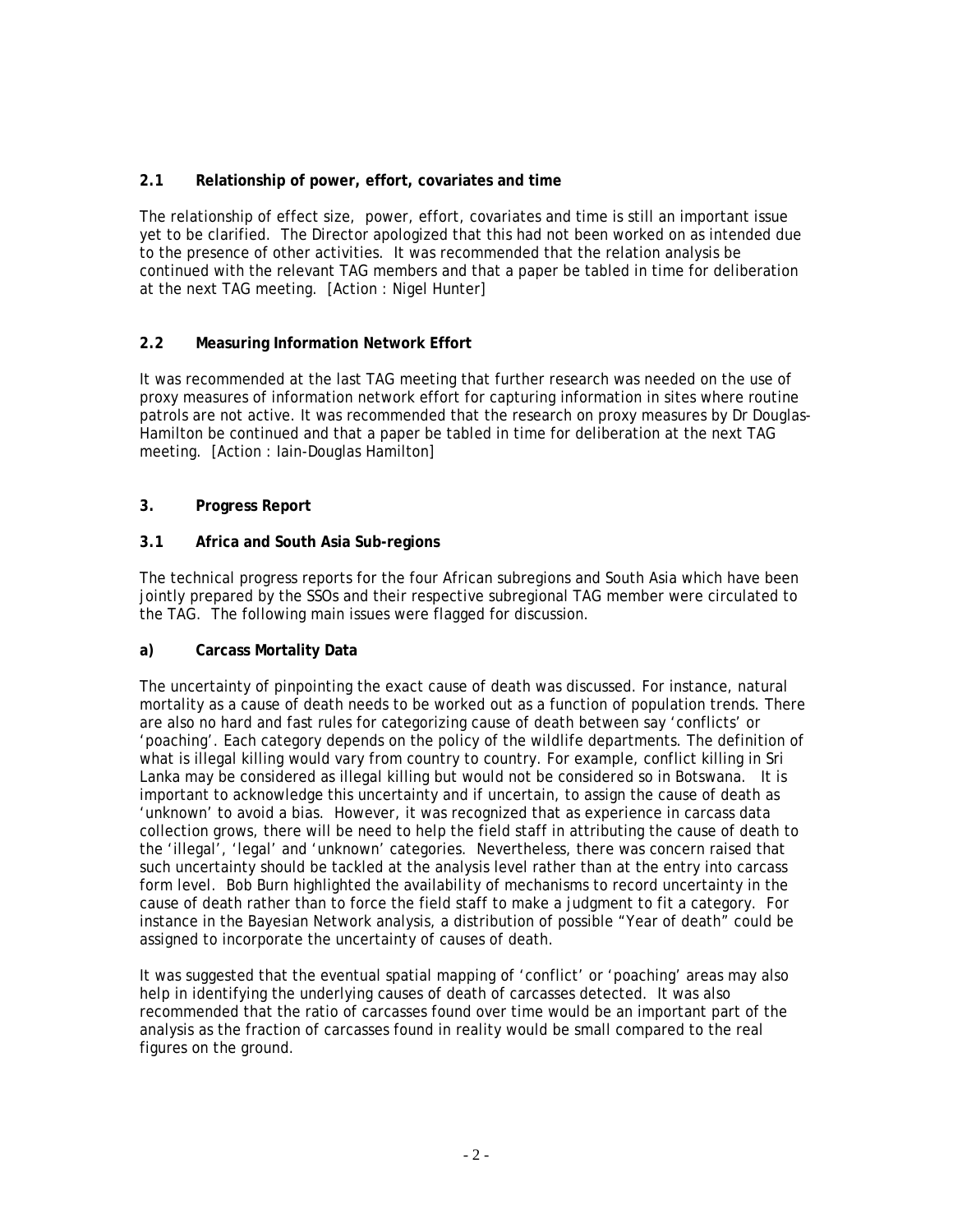## **b) LEM data flow**

The training on LEM and population surveys has been provided. However the use of GPS and LEM forms, particularly patrol and monthly forms were still of mixed quality. There is currently a major drive by the SSOs to reinforce the need to get this as routinely as possible. With the provision of computer systems to all sites and funding assistance from the USFWS, the first training on data management was delivered during June/July this year. A further round of data management training will be provided in January 2004, when the Site Officers will bring their own data.

In spite of the data management training, the provision of equipment and the site visits by SSOs, etc. getting the LEM data collected and flowing on a routine systematic basis is still a problem. In order to try and get on top of this, a site log monitoring tool has been developed, in which the status of data flow from each site was illustrated and explained to the meeting. The Director reported that this was proving very useful in revealing where the bottlenecks and constraints were. The reasons for the above situation included poor communication between National Officers and Site Officers, on-site tensions between staff and NGOs, lack of realization that undertaking no patrols and/or finding no carcasses was still a data point and should trigger a monthly report, patrols striking when bonuses, paid under a project, finish, dealing with great variance in the human resources involved in MIKE, high turnover of Site Officers, etc. These problems cut across all subregions.

To overcome this current problem, the MIKE secretariat have held Sub-regional Steering Committees and flagged these issues with the respective Wildlife Directors. The SSOs are revisiting the sites in order to unlock individual site problems. It is thought that having access to computers and carrying out site analysis will help to demonstrate the usefulness of the information. It is intended to use the database training in January 2004 to reinforce the message. The situation and progress made would be reviewed at an SSO meeting scheduled for February 2004.

The importance of having the range State Governments fully commit to the capacity building initiatives of MIKE was recently emphasized at a MIKE Sub Group teleconference meeting held in November. The Director has been requested by the Sub Group to prepare a report for the Standing Committee meeting which should, where necessary, highlight any country still considered to be not fully committed to overcoming capacity building problems. Where that situation prevails, the report should go on to highlight the efforts made so far and identify what is still required.

### **c) Aerial and Forest Surveys**

Of the savanna sites, Zakouma (Tchad), Comoe (Cote D'Ivoire), Babah Rafi (Niger), Yankari (Nigeria), Sambissa (Nigeria), Sengba (CAR), Caprivi (Namibia) and possibly Waza (Cameroon) would need an updated survey. Of these, Comoe remains problematical because of civil strife. The others are planned for 2004, but lack of budget is becoming a constraint.

Of the forest sites, surveys are ongoing in Nouabale-Ndoki (Congo Brazzaville), Dzanga-Sangha (CAR), Boumba-Bek (Cameroon), Salonga (DRC), Minkebe (Gabon) and Bangassou (CAR). Sapo (Liberia), Kahuzi Biega (DRC) and Elgon (Kenya/Uganda) need updates, but Sapo and Kahuzi-Biega face security problems. Elgon (Kenya), Ziama (Guinee) and Monte Allen (Equatorial Guinee) are planned for 2004.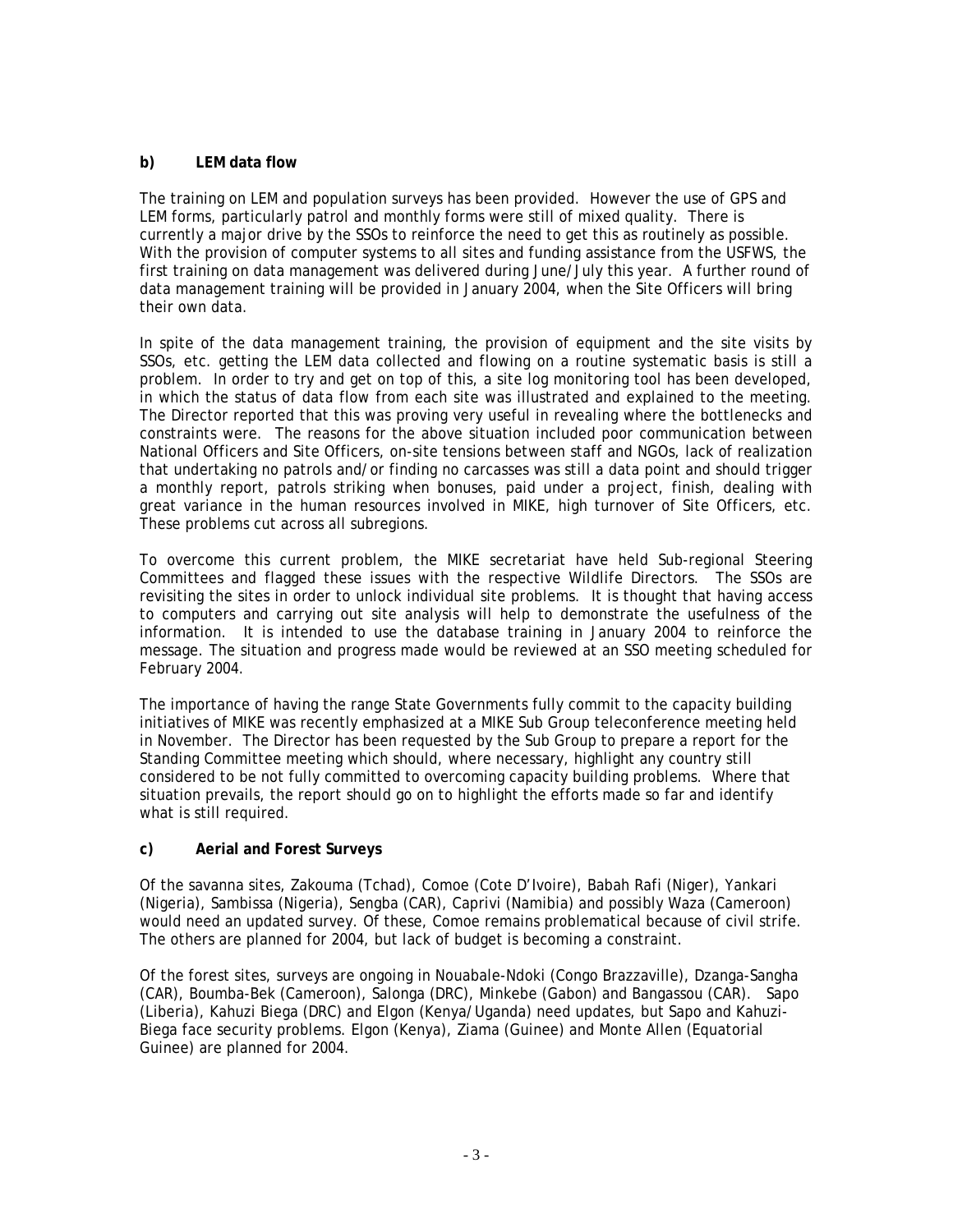Both sites in Togo, i.e. Keran and Fosse aux Lions have revealed no elephants except maybe one or two in Fosse for a short period (usually November). Alternative site of Fazao may perhaps be chosen for analysis.

### **d) MIKE Site Boundaries & Representativeness**

The current aim is to complete the digital mapping of all MIKE sites by February 2004, which would clarify the boundaries of sites such as Chawore, Nyami Nyami, Cabora-Bassa and Kruger in the Southern Africa subregion. [Action : SSOs]

Arun Venkataraman, the SSO for South Asia, went though the list of sites in South Asia nominated for MIKE monitoring. A large number of sites operate their patrol on a beat system (a beat = 5 sq km) using routine routes, thus rendering the Patrol movement form redundant. Some sites can have up to 250 beats giving rise to a large work load in data entry. Therefore, apart from a one-time GPS logging for the creation of GIS patrol route layers, regular GPS monitoring of patrol movements would not be required. The MIKE forms in South Asia would be adapted in a way that can be cross-referenced with existing patrol diaries used on sites. This fact would be incorporated in the development of the MIKE database for South Asia. The TAG recommended the data analysis team to first review the adapted forms to ensure that higher level analysis are not compromised. [Action : Venkataraman, Beyers, Tony Robertson]

There were discussions on the site representativity of the sites selected in India. It was noted that it was India's intention to have a MIKE process in all the elephant reserves. Based on the original design of MIKE, two factors had emerged which led to a need for the data analysis team to re-do the clustering analysis based on the approved scenario 3 option (1998 MIKE Design Document). Firstly, Asia as two subregions had been pooled as one. Secondly, there was some confusion over site names and characteristics, e.g. the two Bhutan sites were in fact one and the same. Bob Burn now has the data to conduct a re-evaluation of the cluster analysis on a subregional basis. Only those sites selected for the Scenario 3 option would be included in the subregional and regional analysis in order to avoid undue bias.

Other site specific issues noted were that the sites in Sri Lanka (Willpatu and Yala) extend beyond the boundary of the National Parks into protected areas. In Bhutan, originally the Royal Manas National Park was proposed but due to insurgency problems, the Samchi Forest Division was nominated in its place by the range State.

# **3.2 Central Coordinating Unit**

In his report to the TAG, the following main issues were flagged by the Director.

### **a) MIKE/ETIS Technical Advisory Group**

The Director reported that the following recommendations were submitted to the MIKE/ETIS Sub-Group at the teleconference meeting of  $26<sup>th</sup>$  November 2003 :

- 1) That MIKE and ETIS should have one TAG, but the normal modus operandi will be to have a Sub-TAG for MIKE and a Sub-TAG for ETIS. This does not preclude having a full TAG meeting for MIKE and ETIS, when required.
- 2) That the current TAG be expanded by 4 persons to accommodate ETIS needs and to accommodate better Asian representation, and that these 4 persons fall under the globally recognized category.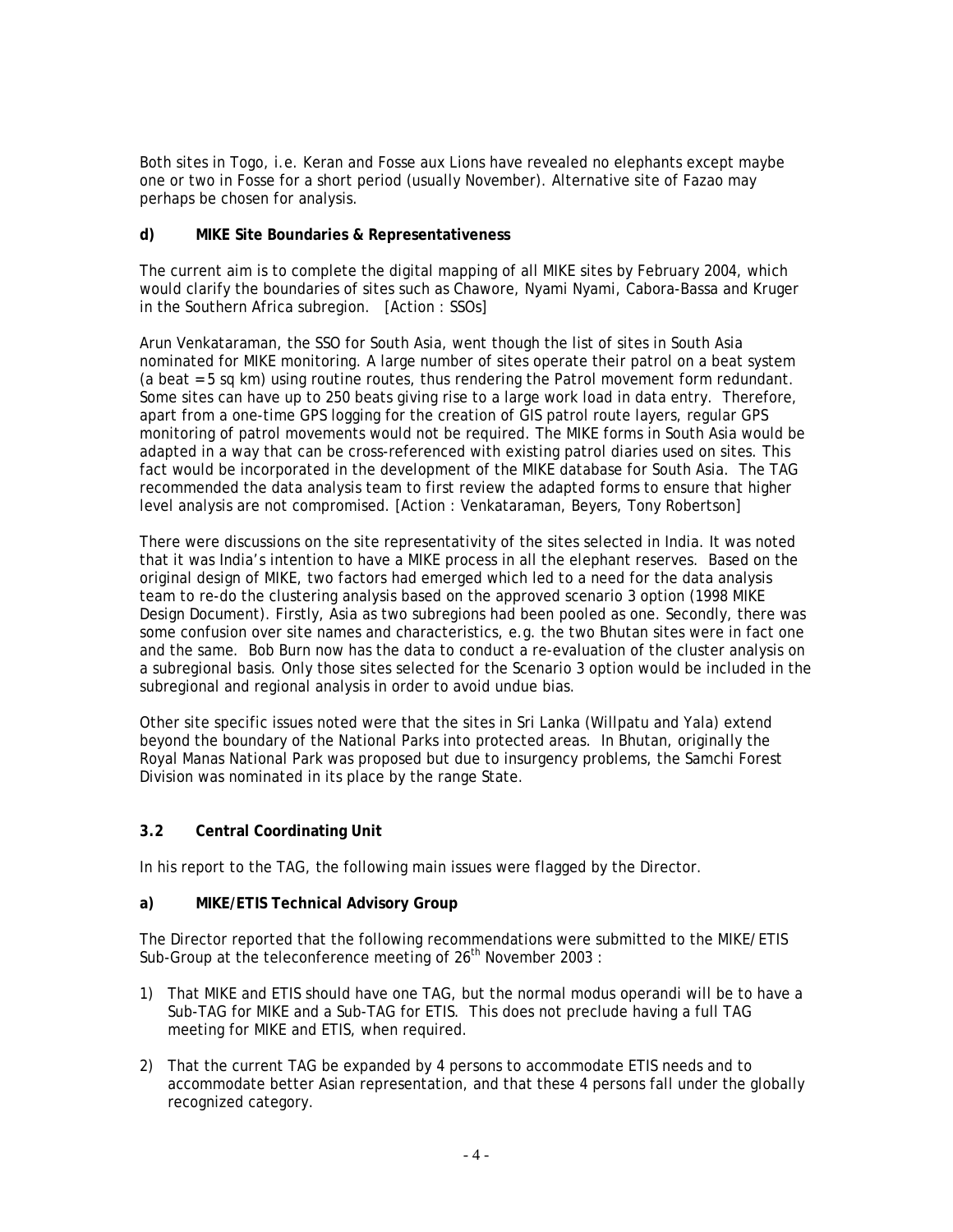- 3) That Professor Anil Gore, Dr Liz Bennett and Dr Esmond Martin be appointed to the TAG to fill 3 of these vacancies.
- 4) That the appointments of the current TAG members be approved for a further 2 years. All current TAG members have signaled their willingness to continue in their capacties.
- 5) That the ETIS Sub-TAG shall consist of Dr Holly Dublin, Dr Hugo Jachmann, Prof. Anil Gore, Dr Liz Bennett, Dr Esmond Martin and one other person to be appointed. That Robert Burn attends as a co-opted member. Nigel Hunter and Tom Milliken attend as ex-officio members.
- 6) That the MIKE Sub-TAG shall consist of the current 10 members plus Prof. Anil Gore and Dr Liz Bennett. That Robert Burn and Rene Beyers attend as co-opted members. Nigel Hunter and Tom Milliken attend as ex officio members.
- 7) That these recommendations take effect from  $1<sup>st</sup>$  January 2004.

The MIKE Sub-Group had agreed, at the Deputy Secretary General's suggestion, that the *modus operandi,* set out in the terms of reference for the MIKE TAG (Notification No. 2000/025) would apply to the ETIS Sub-TAG.

These recommendations were duly adopted by the MIKE Sub-Group subject to the members, who were not present in the teleconference meeting, concurring within 14 days of the minutes being provided to them. No response from any such members would be recognised as concurrence.

The process for the appointment of TAG members was clarified by the Director as follows. Subregional TAG members are nominated by the range States. Global TAG members are nominated by the CITES Secretariat. All categories of nominations go to the MIKE Sub-Group for approval. The current chair of the MIKE Sub-Group is South Africa, and remaining Sub-Group members comprise of Cameroon, China, Malaysia, USA and Tanzania.

In noting the above decisions by the MIKE Sub-Group, the TAG requested the Director to clarify the exact scope of the terms "co-opted" and "ex-officio". [Action : Hunter]

It was also requested that the curriculum vitaes of the new TAG members be circulated to the TAG for information. [Action : Yeo]

### **b) Continuation of MIKE Database Development**

The Director gave an overview on the main developments that have taken place in the MIKE database. Since the last TAG meeting in April, the main focus of the database development was on finalising version 1.0 of the site database. Two further main developments in the database have taken place.

Firstly, the database has been split in three separate files. One file now contains the data, one file contains the interface and one file includes a startup procedure. The interface is thus effectively separated from the data and data structure which includes the tables and relationships. This configuration makes it possible to continue developing the interface without having to update the whole database each time a change to data entry forms or reports or queries are made. Updating the interface simply involves replacing the old interface file with a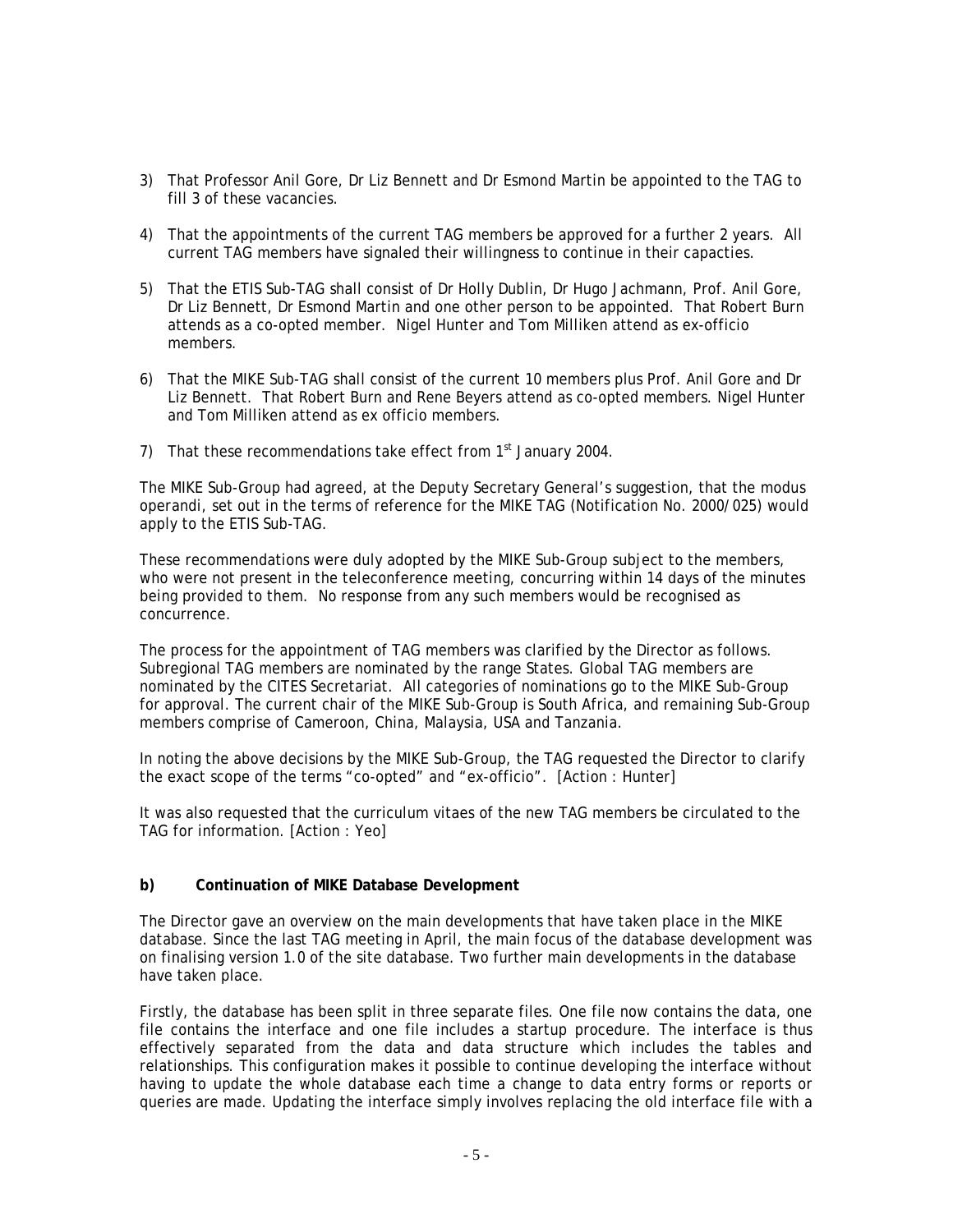new one leaving the data intact. It was also decided to have all queries for extracting and exporting data in a separate file. This will make it easier to edit existing queries or add new ones. External connections, particularly GIS, are established with queries in this file instead of the original tables. This prevents direct access to the data using external connecting software.

The approach taken above reflects the need for flexibility in the development of the MIKE programme. Changing the data structure of the database (i.e. changing the underlying tables or relationships) however is more complex and a programme is currently being developed that would enable the data structure to be upgraded more easily.

Secondly, a multiple security measures was introduced to protect the integrity of the data. Different passwords were assigned to different levels within the MIKE hierarchy (patrol leader, site officer, national officer, sub regional support officer). Each password grants specific access rights in accordance with responsibilities at that level. A distinction is also made between a data entry mode and a data editing mode. When editing data, the user is prompted to give a general reason for editing and a specific reason for editing a particular field. The database keeps track of all editing operations. The system is transparent in the sense that the user is informed about previous edits. During the database training workshop for SSO's (module 2) and the workshops for national and site officers (module 3), there was valuable feedback received from the users and much of that was incorporated in version 1.0. Remaining items were reserved for the next version upgrade.

# **c) MIKE/MIST Integration**

The Director further reported on the progress of integrating the MIST database in Uganda with the MIKE database. MIST is a protected area management tool which has a patrol data module, similar in concept to the MIKE system. A MIST programmer, was contracted by MIKE to modify MIST in such a way that all relevant MIKE patrol and carcass data would be included in MIST. These data are first entered in MIST and then transferred to MIKE through an export/import routine. The reporting (monthly and annual reports) in the MIKE database would be kept so that there is a clear distinction between MIST for data entry (and local output) and the MIKE database for generating MIKE reports. The MIST field forms have been adapted and training of both site officers and field staff regarding these changes is ongoing.

### **d) GIS Development**

On the linkage between the MIKE database and ArcGIS, the Director reported that the software for this is currently being developed by a GIS specialist. The software automates the link and creates a geodatabase in ArcGIS containing the following layers: patrol waypoints, patrol route, illegal activities observed by patrols and carcasses (patrol and non-patrol). The patrol route is created by connecting patrol waypoints.

Other layers for the site such as a grid, protected area boundaries, road network, settlements, park infrastructure, hydrography can be added to the GIS and form the background for LEM data display and analysis. At this stage, it is being assumed that the user has little or no knowledge of GIS and everything is kept as automated and as simple as possible. The user first selects a patrol in the MIKE database, clicks on a button which establishes a link in the background and opens a map window displaying patrol routes and observations. The map window includes a legend and a basic toolbox.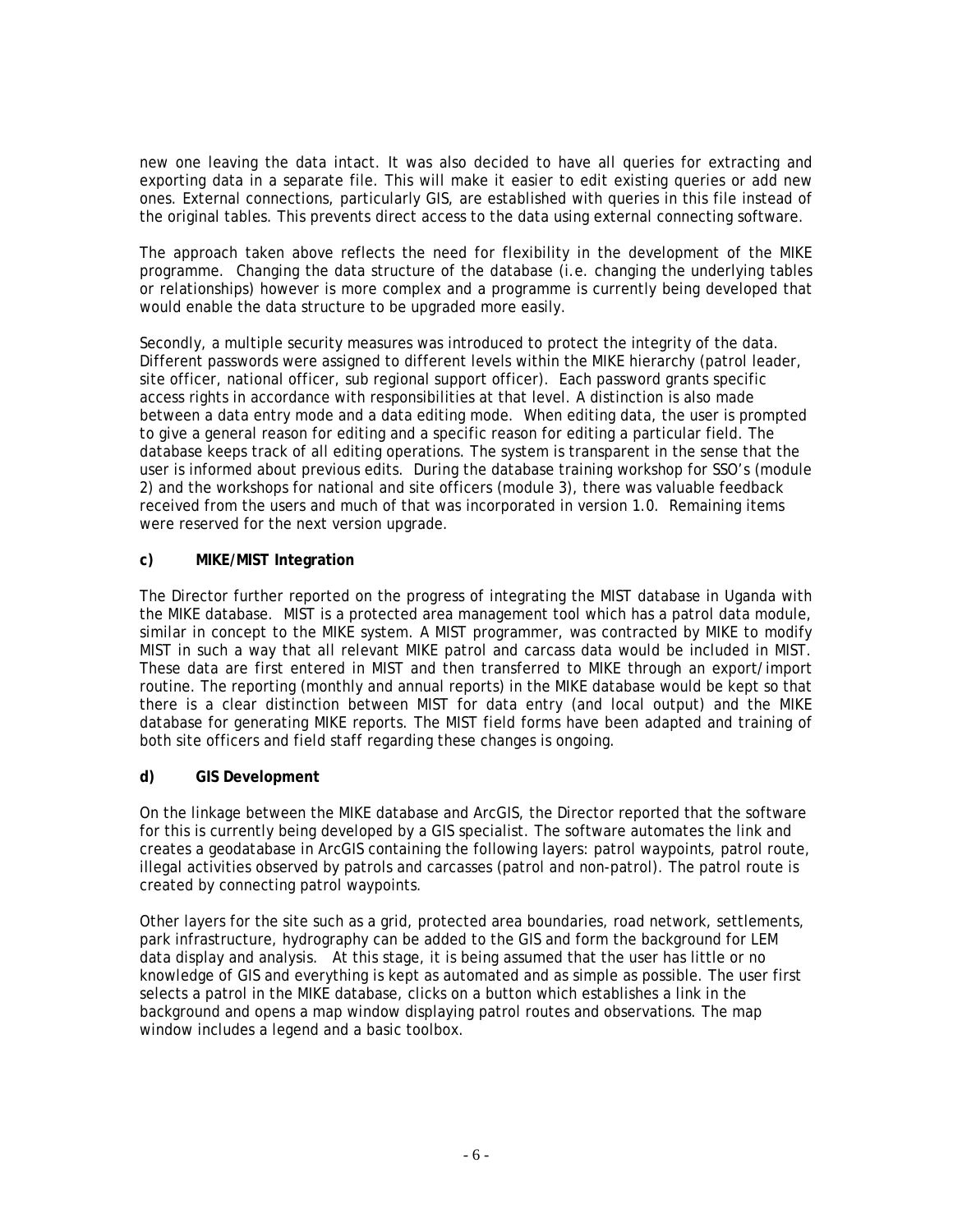## **e) UTM / Lat Long Conversion**

The Director reported that work is currently in progress on a programme that converts UTM coordinates to Lat Long in the MIKE database for those sites that use UTM with their GPSs.

## **3.3 Early Warning Indicators from Carcass Data**

The Director flagged to the TAG that he would like to use the carcass data from the forest surveys to provide potential early warning indicators on illegal killings. The potential for this was illustrated through a preliminary analysis carried out on the field data from different sites collected in between surveys in the Central African forests. The question whether carcass monitoring in forests in between surveys is viable was debated.

There followed extensive discussion on the probability of carcass detection rate which is dependent on the decay rate of carcasses. Field data would be required for creating the model detection curves of the carcass life to determine how long the carcasses remain detectable and to calculate the changing probability of detecting carcasses as they decay. What is certain is that zero carcass does not mean no poaching has taken place.

It was noted that savannah carcass data is routine information. However, in the context of forest carcass data, it is high priority that these field data be collated to determine if they could be used as corroborative information for analysis and whether they may serve as early warning indicators to CITES.

The TAG agreed that this approach was very helpful and supported the Director's recommendation to set up a taskforce comprising Barnes, Dublin, Hart, Douglas Hamilton, Burnham and Burn. [Action : Carcass Data Taskforce]

# **4. Analytical Strategy**

### **4.1 Data Analytical Strategy – Bob Burn**

Bob Burn of the University of Reading, Statistical Services Centre, next gave a short presentation of the revised data analytical strategy for MIKE, annexed hereto in Appendix I.

It was noted that determining causality (assessing the effects of factors that may influence the incidence of illegal killing and the analysis of global/regional trends) would be difficult, however, the data structure is in place to measure: a) the numerical and spatial elements of illegal killing of elephants, and b) monitor trends in illegal activities.

The proposed use of Bayesian network models for analysis at the global level would not only enable complex patterns of causal relationships to be explored, but also facilitate the incorporation of data of varying quality or with varying degrees of uncertainty.

It was noted that feedback loops are not permitted in Bayesian networks. Feedback can however be accommodated by introducing a time variable and using dynamic Bayesian networks.

The TAG agreed to adopt the draft analytical strategy with the recommendations that:

i. The next step is to for the Director to formulate hypotheses.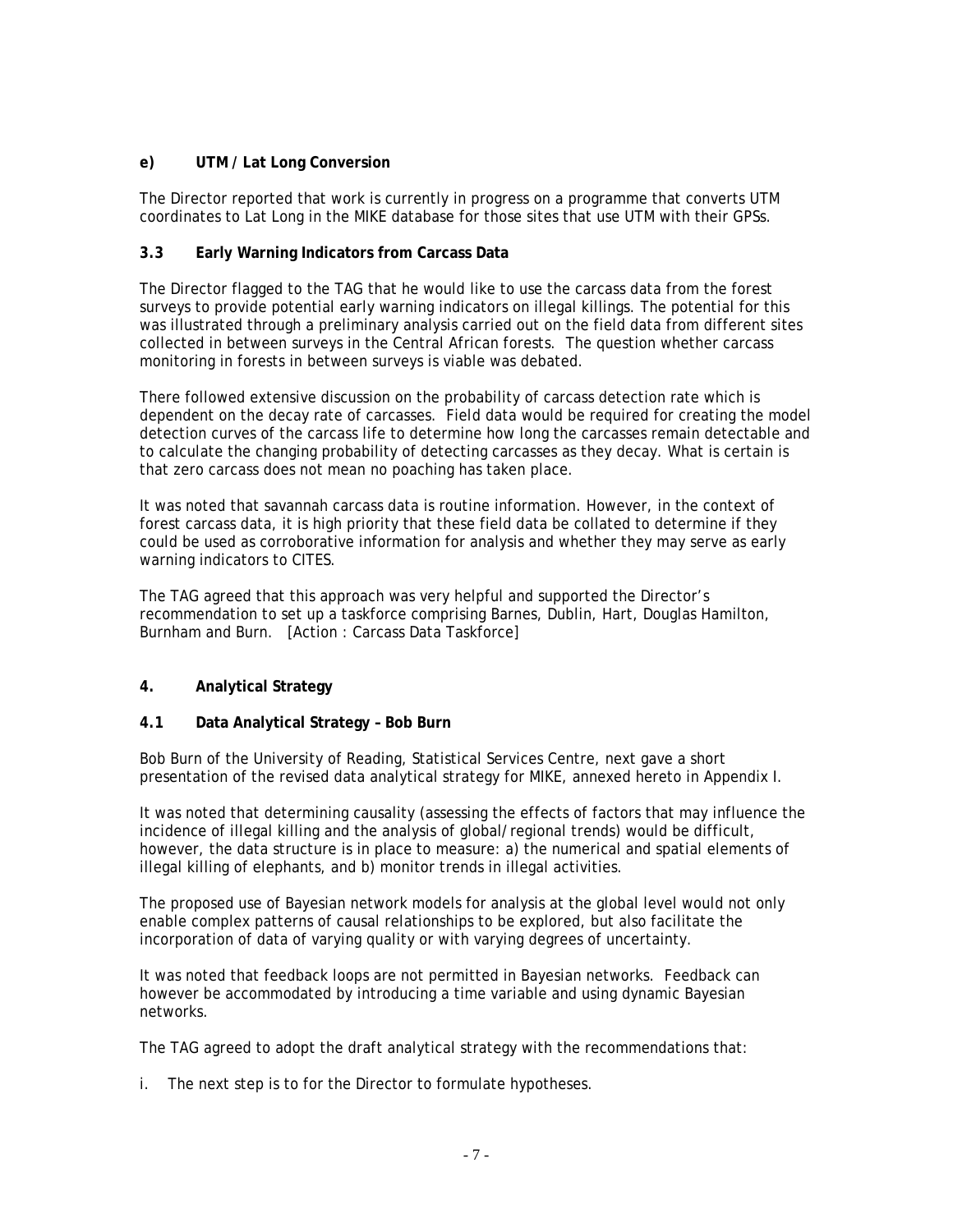- ii. Anticipating a time-frame on trend analyses and other outcomes might lead to misunderstanding. The statement that it may take years of data before they can manifest trends needs to be reformulated to explain the technical relevance.
- iii. Modify region/sub-regional phrases to meet the general reference.
- iv. The training programme must address the language (French) element.
- v. The role of statistics as early warning systems is recognized, this is different to longer-term trend analyses – changes in the wording should fix this.
- vi. The site level questions in Appendix 2 be removed as cross reference (see para 4.2 below).

The TAG further agreed that the Director and Burn would work together on the hypotheses implicit in the draft analytical strategy, as well as the above recommendations and provide the Director with the final draft for circulation to the TAG members. [Action : Burn, Hunter]

#### **4.2 Site level questions – Nigel Hunter**

The site level questions as annexed in Appendix 2 of draft analytical strategy were discussed. It was felt that the question structure is too complex and detailed and that it is difficult to separate what analyses need to be done at site level versus regional and national levels. Similarly, the questions could be relevant to a wide spectrum at site, national, regional and global levels. Therefore, reformulating this table to address the needs at each level is needed.

The TAG agreed that the table of site level questions be removed as a cross reference in the draft analytical strategy. The questions should be reformulated to be of interest to site, national, regional and global levels; particularly with regards to the questions which are useful at each level, the information which is required for each level of analysis and output, and what tools are available to site and national officers to carry out such analysis. The TAG further recommended the SSOs to discuss the list of questions with the site & national officers. Feedback should be given to the TAG at the next meeting. [Action : SSOs, Hunter]

### **4.3 Measuring Law Enforcement Effort – Rene Beyers**

The TAG next considered the paper "MIKE Law Enforcement Analysis Strategy at the Site Level" prepared by Hugo Jachmann & Rene Beyers in July 2003, annexed hereto as Appendix II.

It was agreed that the paper is a commendable effort and an essential foundation towards developing the analytical structure. In particular, it stimulated discussions by TAG members, resulting in constructive comments and suggestions towards improvement of the analytical structure, which are summarized as follows.

It was recognized that when measuring effort, the variable effort, should be proportional to the distance moved and to the time spent in the field. Time in the equation on page 5 refers to the period over which effort is measured (month, year, etc.), not to time spent in the field. The latter may be included as follows:

Effort =  $cf.$  log(pm). distance covered. time spent in the field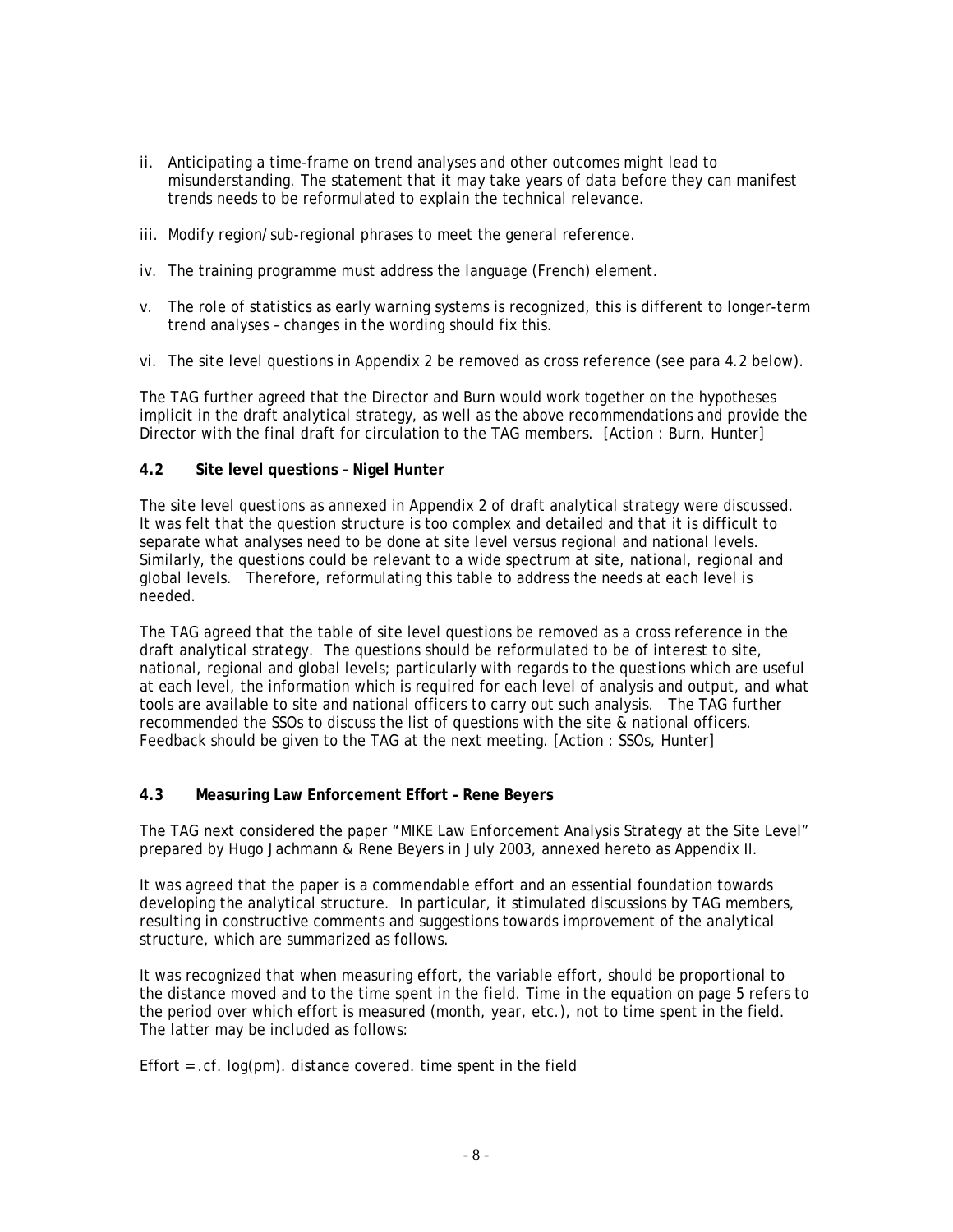Some hypothetical examples should be tested to see if the equations throughout this paper give sensible results.

Prof. R. Sukumar raised concerns over the use of "unit area" in the measure of effort but reported back the following day that, after reading the text carefully, he was satisfied with its use.

Bob Burn pointed out that the correction factor *Cf* is part of the detection probability and this was further discussed. He agreed that detection probability influences patrol search effort and habitat is one of the factors affecting this probability and hence effort. Therefore a habitat correction factor was applied.

Burn also added that it would be very difficult, if not impossible, to combine different measures of effort (e.g. patrol search effort, investigations and intelligence etc.) into one measure of effort even at the same site. For example, if a number of carcasses are found, some by patrols, others by investigations, there is no obvious way of calculating a combined C/E measure. For the purposes of statistical analyses, it may be better to use regression modelling with catch as response and the various effort measures as explanatory variables. This approach needs to be explored by analysing real data.

It was recommended that attention be given to the possible inclusion of visibility when using the grid system, as when using GPS technology during patrols. A habitat correction for visibility was not taken into account for the grid system in this paper.

Prof. Sukumar suggested that the relationship between detection probability of an illegal activity and habitat (as influenced by its visibility) may be non-linear. Thus, a simple linear scaling of the visibility in the form of an index seems arbitrary. Catch probability would presumably also depend on other variables than habitat such as sound, footprints, visible disturbance to vegetation, etc.

It was felt that the need for confidentiality, though valued by the TAG, leads to an approach that may be too focused. A broader approach that includes active detection (C/E) of carcasses needs to be considered.

When assessing data from Road Blocks, there is a need to differentiate between Fixed and Random road blocks. Observation Posts must also be included as a type of LEM. The suggestion that Tourism has very little influence on poaching was accepted and therefore need not be included.

There was general agreement that language use and varied interpretation of words like "catch" and "encounters" led to confusion. This must be clarified and terminology must be defined. Despite some confusion over these terminologies, the TAG agreed that the primary measure of catch is the finding of illegally killed elephants. Once that is in place, then secondary variables such as encounters with poachers and other forms of catch come into play.

The concern of duplicate data was raised. MIKE staff are aware of this problem and it has been discussed with field staff. So far, the problem has not emerged as a real one.

Iain Douglas-Hamilton commented that the methods that had been proposed for capturing patrol effort were too complex and had led to a patrol form that was impractical. At present few patrol data forms were being filled out correctly in East Africa. The method had evidently been successful in Luangwa Valley for detecting changes in elephant mortality but the approach was too complicated for general application and could only be applied in areas where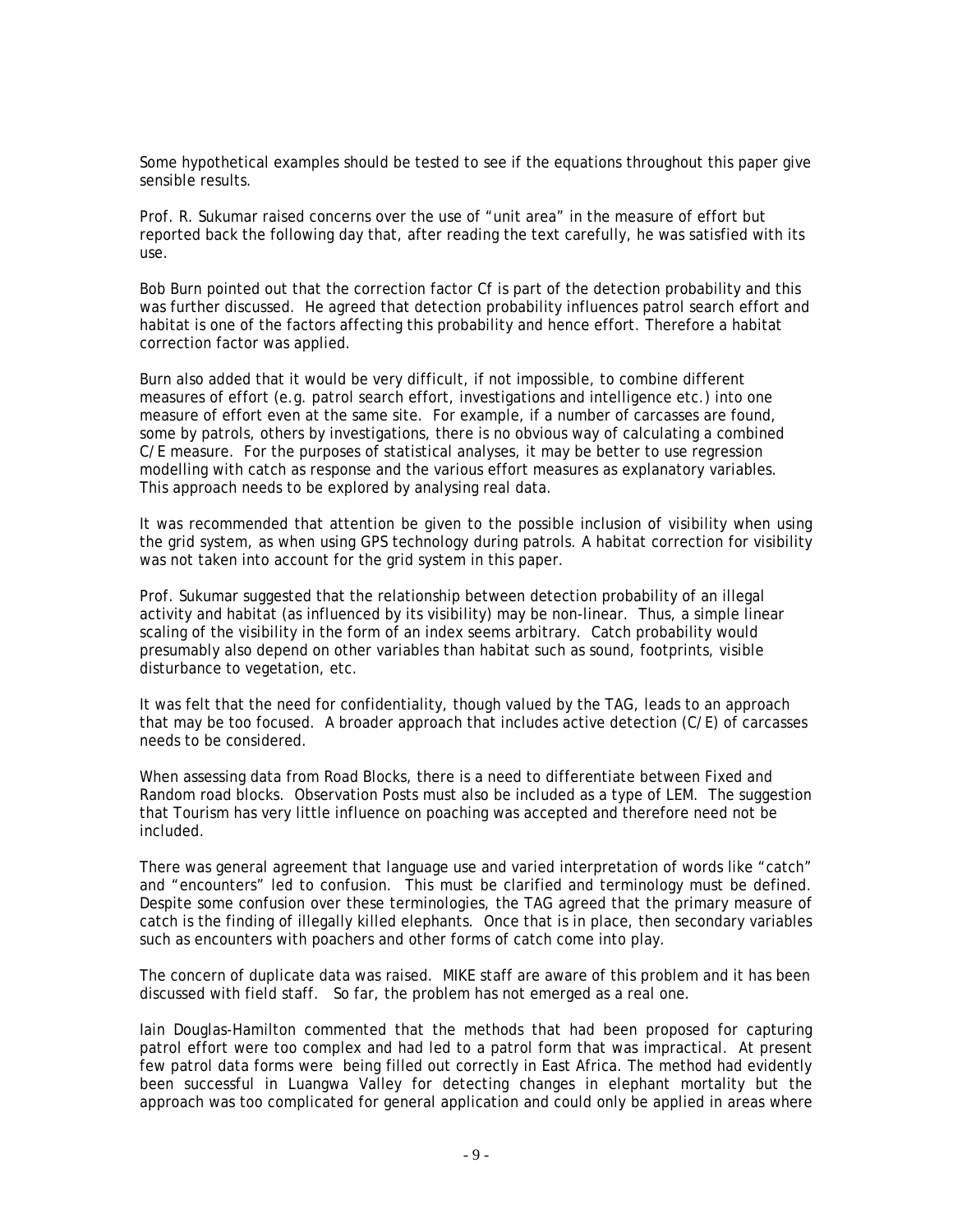patrolling was carried out intensively with a high degree of supervision. In fact, such conditions did not apply to a majority of MIKE sites in Africa and therefore the method should evolve to a more user friendly protocol.

The meeting agreed that the baseline data from South Luangwa may not be universally transferable to all MIKE sites. Hugo had also made this observation in the paper. Variations in the ecology, personnel structures, management systems and funding may contribute to significant differences.

Douglas-Hamilton further commented it was essential to test other proxy parameters of effort, in a trial analysis on a limited quantity of data, in order to find out what degree of data precision was necessary to allow comparisons of carcass data between different sites. Data forms for measuring effort could only be evolved and improved after such trial analyses have taken place.

John Hart suggested a number of coarse level rank orders that might be used as measures of effort, to be collected at site level rather than for individual patrols.

Beyers described a method for recording patrolling density on a grid square basis where grids were scored according to how often they were crossed by patrols. This would allow comparisons to be made on the spatial relationship of effort to carcasses recovered or various illegal activities found by the patrols.

Douglas-Hamilton also suggested that carcass data should not be included under the category of "Law Enforcement Monitoring", as the term in this context is misleading. Carcasses are often described as being detected by LEM, or as part of the LEM database, when in fact they can be located by air survey, local knowledge (village meetings, intelligence informants), patrols, herders, problem animal control, research and tourism.

In conclusion, the TAG noted that the paper prepared by Jachmann and Beyers has stimulated questions which has led the meeting to recommend that a Law Enforcement Task Force be formed. It was agreed that subject to budget availability, the Director would put together this taskforce and plan a workshop to take the points raised here further. He should consider to invite experts on law enforcement to be included in this taskforce. He would also look into the suggestion that available data be tested before the taskforce meets. [Action : Nigel Hunter<sup>1</sup>

### **4.4 Genstat 6.0/7**

In addition to the ArcView GIS software, Microsoft Office software (Access, Excel and Word) and the custom MIKE database management system, a general purpose statistical package should be installed on all sites. The Genstat system (NAG, Oxford, 2003) was approved by the meeting for this purpose, subject to an initial evaluation of its suitability.

An agreement has been signed with the suppliers of Genstat (NAG/VSN) for the supply of the software at the cost to MIKE of US\$500 per licence in perpetuity. Version 7 of Genstat is released around October 2003 and Bob Burn will be meeting with the programming team to discuss the inclusion of special statistical extensions to its functionality for the MIKE process. The linkage to the computer program DISTANCE (Buckland *et* al, 2001) for land transect work may be difficult, but linkages to ArcGIS and ArcView 8 series should be made. [Action : Bob Burn]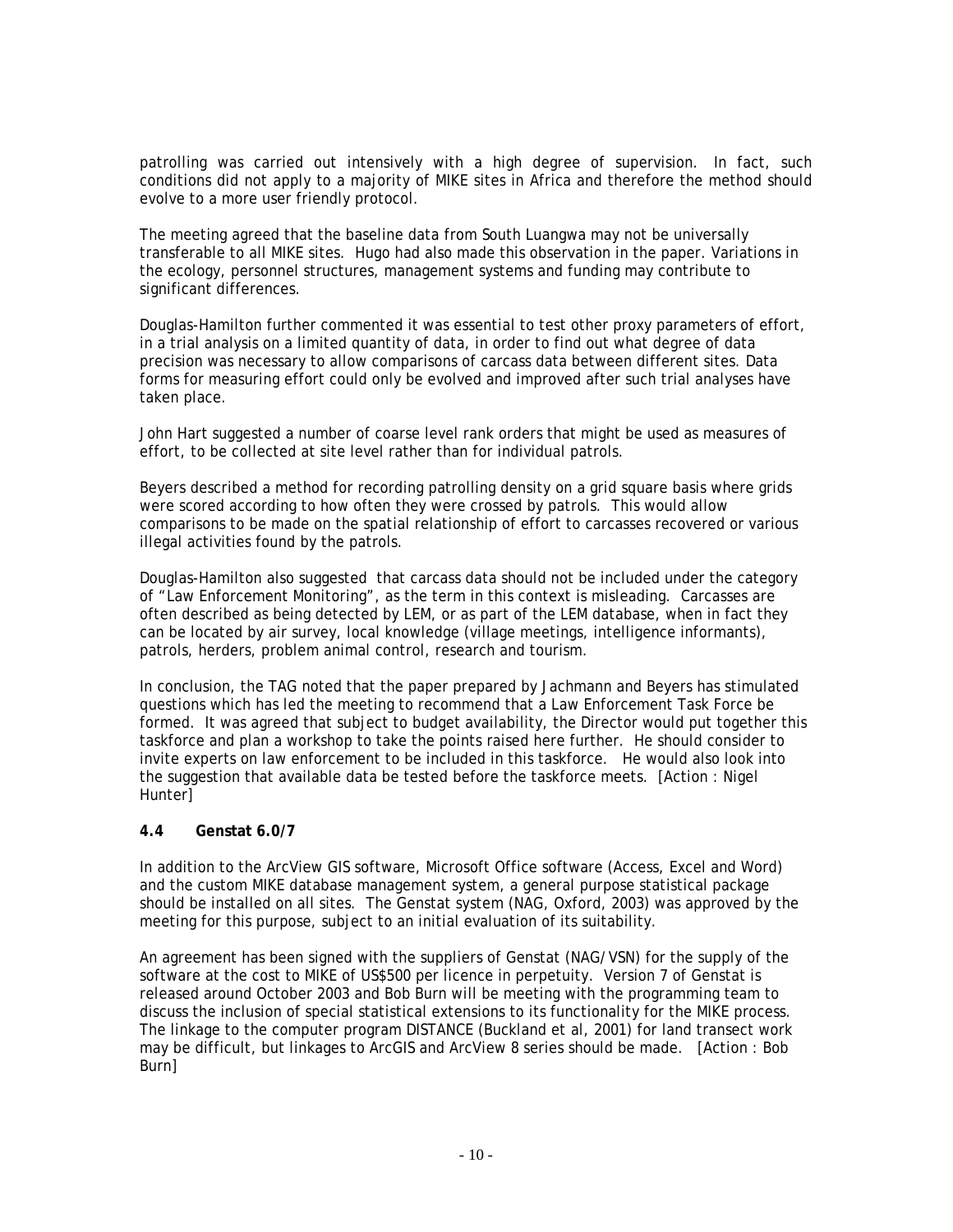### **4.5 Measuring Information Network Effort**

A list of the areas involving heavy community effort which could be included as possible MIKE sites for information networking was given below :

West Africa

- Babah Rafi (Niger)
- Gourma (Mali)

Central Africa

- Sangba (CAR)
- Bangassou (CAR)
- Bomba-Bek (Cameroon)
- Monte Allen (Equitorial Guinee)
- Kahuzi-Biega (DRC)
- Virunga (DRC)
- Okapi (DRC) suggested by John Hart

Southern AFrica

- Cabora-Bassa (Mozambique)
- Chewore (Zimbabwe)
- Nyami Nyami (Zimbabwe)
- Caprivi Conservancy (Namibia)

East Africa

- Gash Setit (Eritrea)
- Samburu/Laikipia (Kenya)
- Akagera (Rwanda)
- Selous (Tanzania)

The meeting agreed that this list be looked at again as a dynamic list when the Law Enforcement Taskforce has been able to meet and investigate the issues arising out of measuring law enforcement effort thoroughly.

#### **5. Population Survey**

#### **5.1 Recommendations from the MIKE Dung Count Taskforce meeting in Washington DC, 27 – 29 Oct**

The Director expressed gratitude to the US Fish and Wildlife Service for making available the venue for the MIKE Dung Count Taskforce meeting recently concluded in Washington DC.

The presentation by Dr Holly Dublin giving an overview and summary of the recommendations from the taskforce is annexed hereto in Appendix III. Following discussions on the various dung count parameters, the TAG accepted the recommendations by the taskforce, and in particular, flagged the following issues :

**a) Dung decay**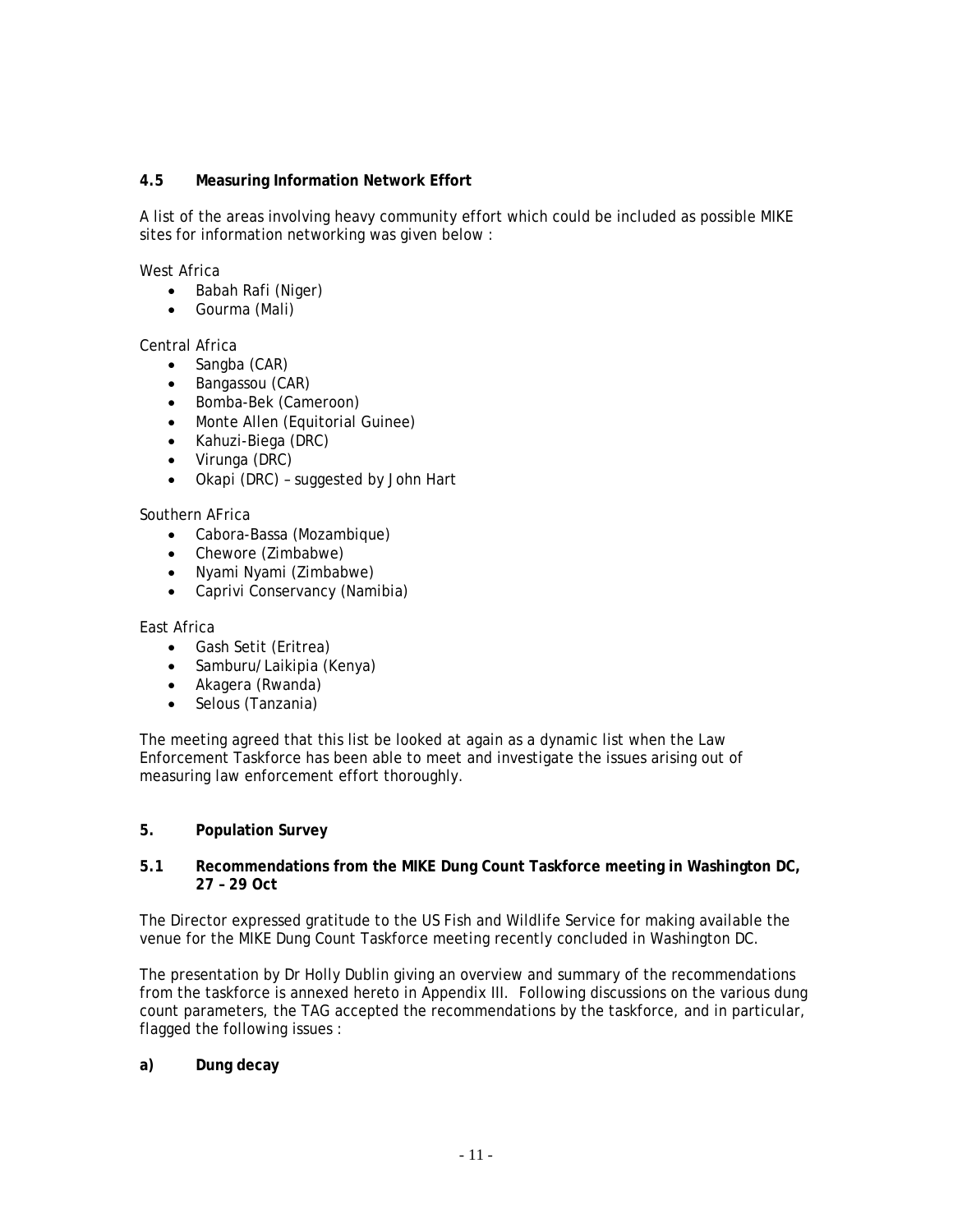On the issue of how to determine a "representative" sample for decay experiments, the TAG cautioned against the recommendation to find a concentration of elephants (and therefore dung) and establish dung decay plots by moving dung to a "control" plot and then following them under known conditions as local conditions at the site where a dung pile actually falls e.g. dung beetle activity may not be reproduced entirely in control plots. This is a feasible option but should only be a method of last resort.

#### **b) Defecation rate**

On the recommendation to use 18 dung piles per day as defecation rate, the TAG suggested that additional studies be carried out in at least 3 sites with stable forest conditions, 1 in South Asia, 1 in Central Africa (Lope or Garamba) and 1 in Southeast Asia in order to compare their variation over animals within sites and variation between sites, as well as the actual values obtained.

#### **c) Recces and Transects**

It was noted that the status of the use of recce transects within MIKE is unclear, particularly whether there has been a clear decision on the use of "recce" counts or not in the current Central Africa forest surveys that are underway.

The need for a clear distinction on terminology was flagged and John Hart explained that the surveys in the current Central African forest are designed based on line transects using DISTANCE 4 software. The first level analysis of the survey data will utilize only the line transect data. However, the survey teams have added data collection on recces to their survey design which are linked to the transect lay out produced by DISTANCE. The objectives of adding recces are :

- To provide a basis for testing correlation of encounter rates on transects with simpler data collection methods. (This harkens back to Barnes "poor man's survey design")
- To provide a basis for testing and possibly reducing overall survey variance (as per Peter Walsh)
- To provide a basis for collecting systematic data on human sign and other fauna (specifically great apes) that might only be rarely encountered on transects, and thus difficult to analyze.
- To provide systematic data on vegetation and other spatial data for verification of the site base map.

It is anticipated that the recce data will be especially useful in developing higher-level spatial analyses of the data, in interpreting the transect results, in providing a better picture of the sites to the national administrations, and in motivating the excitement and discipline of the field teams.

Two different data collection modes for recces are being used : "Guided Recces" or "Comprehensive recces" and "travel recces".

Comprehensive recces are 2.5km on either side of the 1km transect. They allow teams to collect analyzable data on bonobos, a species which is known to occur in patches that might easily be missed by strict line-transect. These recces follow the same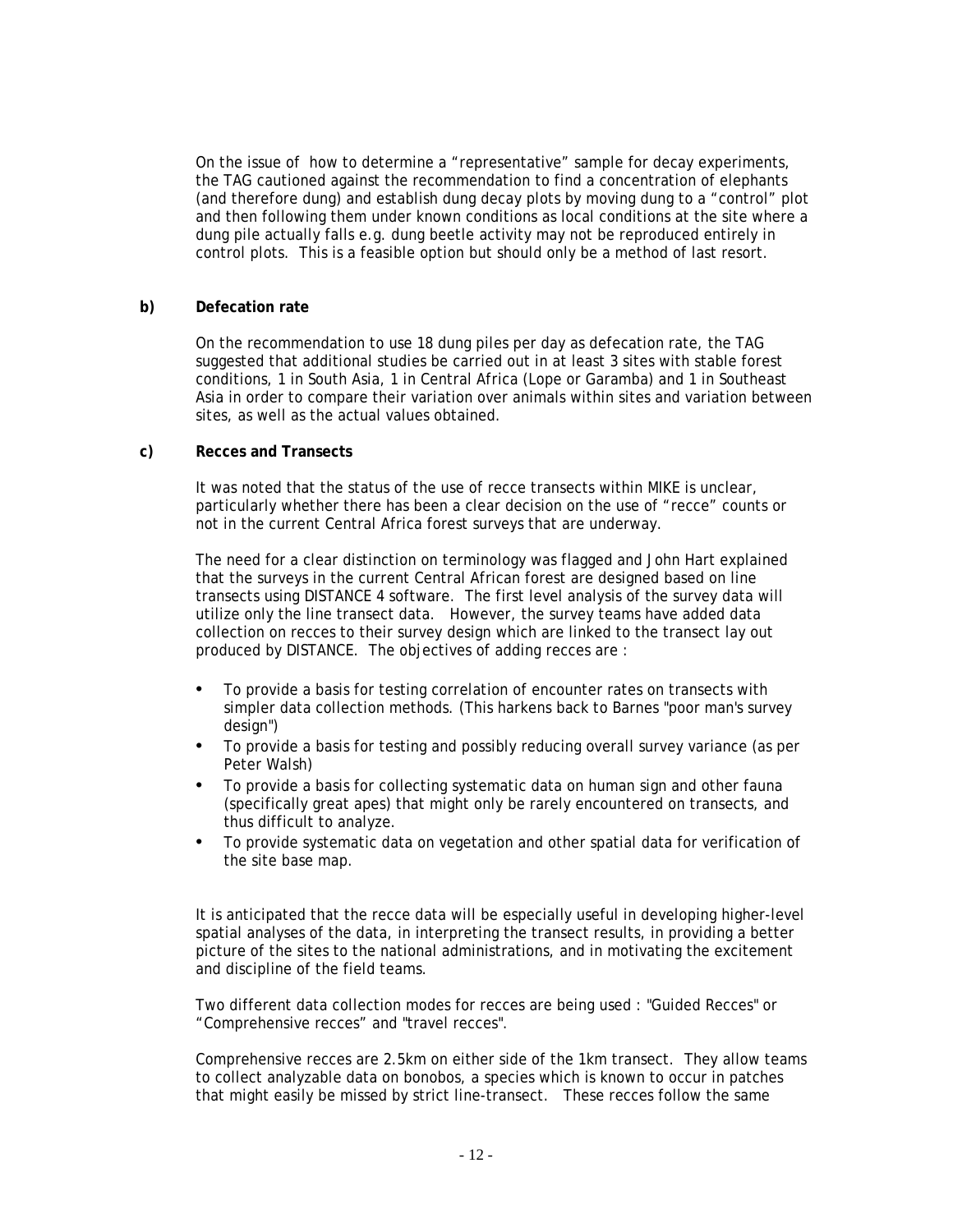orientation as the transects but can deviate by <40 degrees. The decision was made to include comprehensive recce to the sampling design in order to convince potential MIKE site partners, particularly the Max Planck Institute team who has particular interest in bonobos and had designed their own survey. In Dzanga-Sangha, comprehensive recces are 500m at end of the transect while in Nouabale-Ndoki, these are 1km long.

Travel recces are the lines of travel between transect locations. During travel recces, field teams are encouraged to investigate areas of special interest to elephants, apes the overall protection of the park, including evidence of major human activity, major habitat change and poaching evidence that are in their general direction of travel.

The TAG agreed that the design for MIKE forest surveys in Central Africa per se should focus on the design approved by the TAG, which is to use data from line transects only for dung density and travel recces for law enforcement data only. Any law enforcement data from these travel recces must feedback into the MIKE LEM database which will be used in the measure of law enforcement effort. The use of comprehensive recce or guided recces for improving precision is still under investigation. It is agreed that the if any complementary research is to be done to determine whether comprehensive recces can help improve precision, this would be done under the scrutiny and supervision of Dr Ken Burnham and Bob Burn, as wrong analysis could lead to a wrong conclusion.

The TAG accepted the recommendation that standardised information from the use of recces should be clarified in the dung count standards.

### **d) Retrospective Estimation of Dung Decay Rates - Logistic Regression Model**

The retrospective estimating of dung decay rates (Laing, *et al,* 2003) aims to derive animal density from dung density through an estimation of the mean time to decay of dung piles present at the time of the survey. In the design of the decay experiment, it would be advisable to conduct decay experiment prior to each survey with a visit to the study area to identify and mark all fresh dung piles found. The actual duration of the decay experiment would depend on the requirement that at least 90% of dung piles are expected to decay by the end of the experiment. Repeat visits are required over the period to identify more fresh piles: at least 5 or 6 visits in order to try and obtain a representative sample of fresh dung piles on each visit. A minimum of 50 fresh dung piles is recommended counting all visits together, i.e. a minimum of about 10 per visit.

Prof R. Sukumar flagged whether the logistic regression model would be precluded in the Asian habitats where seasonal variation could cause a possible bias as decay rates may have to be estimated for dung piles not necessarily present at time of survey. It was agreed that Dr Ken Burnham, Prof. Sukumar and Bob Burn would follow up on this issue and provide their feedback to the TAG members. [Action : Burnham, Sukumar, Burn]

Burn flagged that he has been working on a simplification of the calculation for dung decay rate in the logistic regression model and will provide this to the TAG members. [Action : Burn]

The recommendation by the taskforce to adopt the logistic regression model in the design of MIKE forest surveys was accepted by the TAG.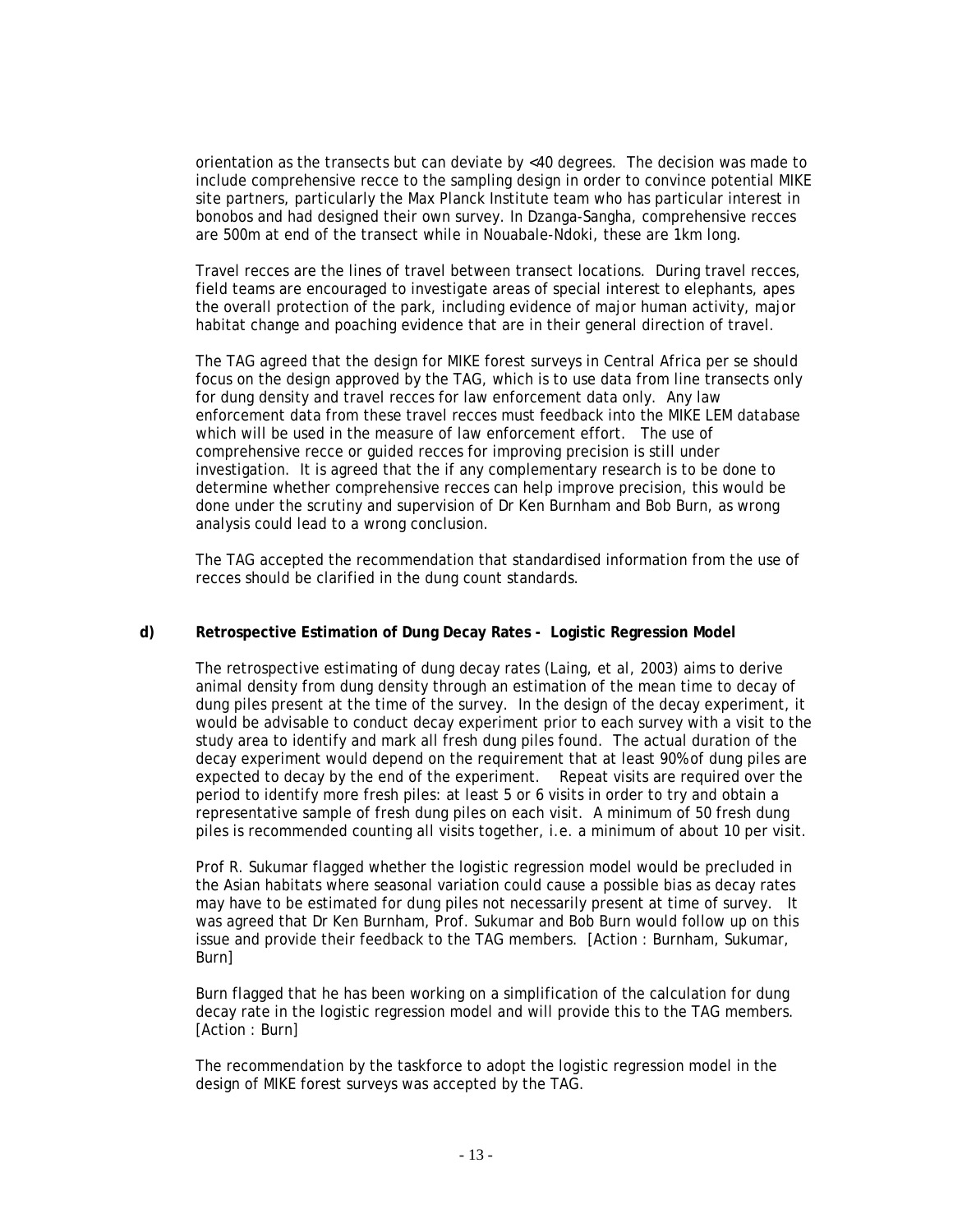In the context of the forest site in Ghana (Kakum) where the Barnes' rainfall model had been developed, it was agreed that the rainfall model could be continued. However, the TAG recommended that it would be good to compare the results of both the rainfall and the logistic regression models at Kakum.

In the context of the current forest surveys in Central Africa, it was agreed that this logistic regression model would be used in Bangassou, Mont Alen and Bomba Bek, as these surveys have not yet started. It was suggested that for all sites currently undergoing surveys (Salonga, Minkebe, Dzanga Sangha, Nouabale Ndoki), it would probably still be useful to implement the logistic regression model in preference to any rainfall model. Discussions focused on the time interval required between sampling and it was agreed that Burnham and Burn would work with John Hart and Steve Blake under the facilitation of the Director to determine how best to get the retrospective dung decay studies underway. [Action : Burnham, Burn, Hart, Blake, Hunter]

#### **e) Dung Count Standards**

The final output of the draft of dung count standards would be submitted at the next meeting for approval. [Action : Dung count taskforce]

#### **5.2 Classification of MIKE Sites (Population/Area) to determine appropriate population survey approaches**

Following the suggestion at the last TAG meeting that the Southeast Asian sites be classified in relation to population levels and area sizes to enable a discussion of the appropriate design of population estimation surveys, the Director presented a draft site matrix of the population and area of these sites.

He noted that there is a need to carry out reconnaissance surveys in these sites as the elephant numbers of some sites are unreliable.

It was agreed that a column for the source of population estimates and the survey methodology should be added to the site matrix and this be resubmitted at the next meeting for discussion. [Action : Hunter, SSO for Southeast Asia]

#### **5.3 Report from the WCS Workshop : Monitoring Asian Elephant Populations and Assessing Threats, 3 – 7 Nov 2003, Karnataka**

Arun Venkataraman next proceeded to give an overview of the recent WCS workshop in Karnataka the objective of which was to evaluate an array of rigorous sampling-based methods for monitoring Asian elephant populations and factors affecting their conservation, keeping in mind the recent scientific advances and knowledge gained from the monitoring of African and Asian elephants.

The manual production time will be one year. The content of each chapter will be decided by two editors, Ullas Karanth and Simon Hedges.

Current methods such as block counts and registration used in South Asia may need validation by experts. Discussions on the demographic parameters from capture-recapture sampling suggested that camera-trapping may not be a viable option for estimating population numbers as the number of cameras needed is very high, it would be better to rely on visual IDing.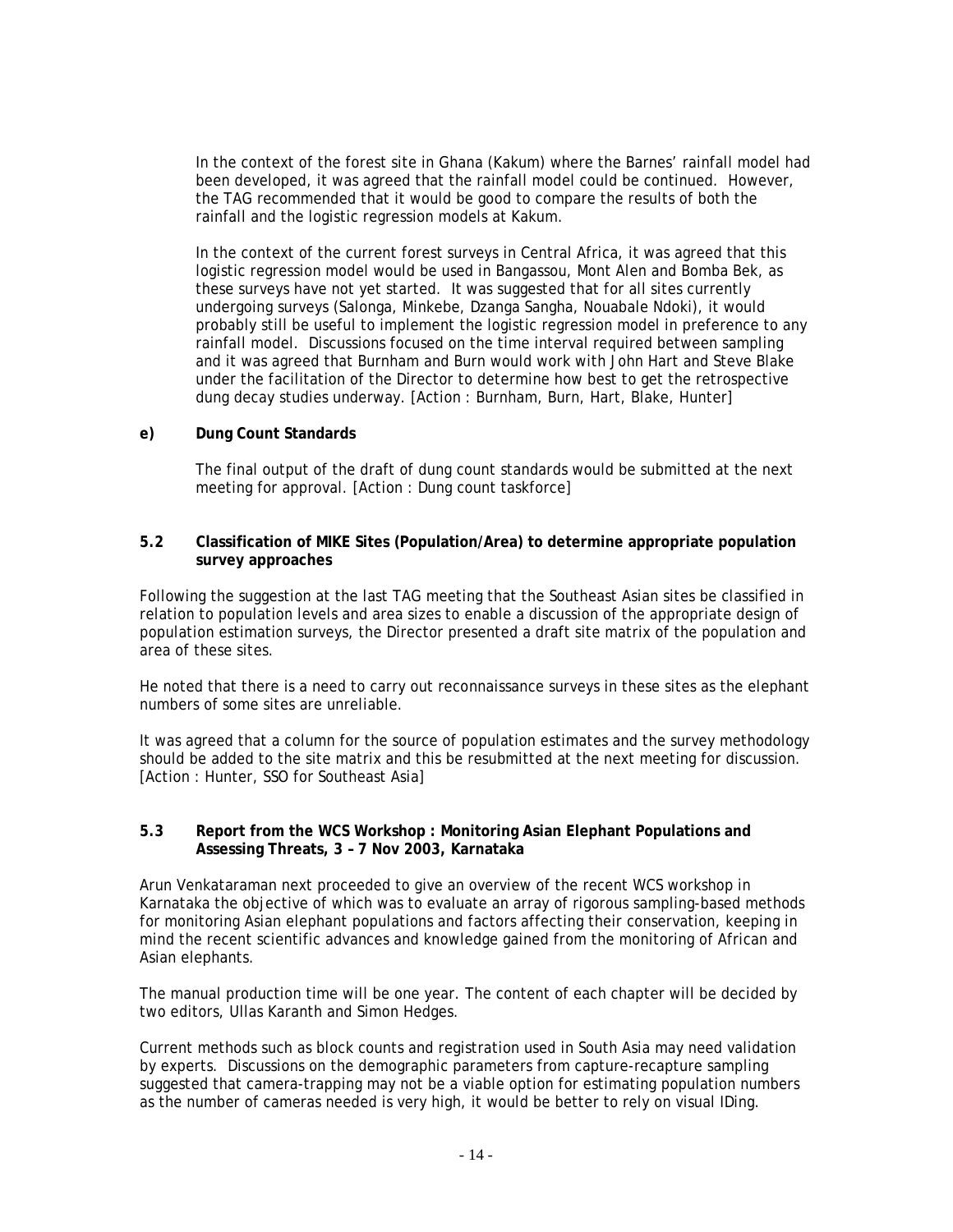Camera traps to estimate abundances was suggested for Cambodia as the population numbers there are low, however, the issue of cost effectiveness would still be a factor.

It was noted that the workshop concentrated on the monitoring methods and innovations possibly available. However, the relevance to MIKE is not that clear as there was as yet no critical evaluation nor comparison of the methodologies to be used in different situations, particularly in regards to estimating population numbers and cost effectiveness.

It was agreed that although the TAG was represented at the workshop by Dr Richard Barnes, the output of the workshop on monitoring methodology is independent and not an endorsement of any method for use in MIKE sites. MIKE would decide in due course whether the manual would be useful for assisting the development of appropriate methods as an alternative to line transect dung counts. It was agreed that the IUCN AfESG initiative to develop a dung count "cookbook" should be encouraged as that is a short term need for MIKE now.

#### **6. New Technology**

#### **6.1 Cybertracker Technology**

Swanne Swannapoel, the technical officer from CyberTracker, South Africa was invited to the meeting to give a detailed presentation of the Cybertracker. The CyberTracker is a free software (Greenware) developed for PalmOS handheld computers that allows non-literate users to carry out data collection using an icon-based interface rather than text interface or written methods. Hardware (palm top with GPS units) are not part of the CyberTracker. The software allows users to export data for advanced analysis using for e.g. Excel or ArcView. However constraints still exist on the connectivity between the palm-top and GPS, nevertheless, there is dialogue with Garmin on linkage.

Following discussions on the technical and longer term funding prospects of the CyberTracker, it was agreed that the expectation that MIKE was going to adopt CyberTracker technology should not be created in the dialogue with the Central African CyberTracker team (Jean Marc Froment). The TAG needs to consider the compatibility issues, hardware and budgetary requirements before a commitment can be made about CyberTracker. It was proposed that Martin Tchamba and Sebastien Luhunu to present their evaluation of the use of CyberTracker in the Central African sites and provide a structured proposal for the use of CyberTracker.

It was also agreed that the CyberTracker software may not be the most useful for assisting the line transect forest surveys and that other softwares, such as ArcPad, should be evaluated. There was also the need to ensure that the hardware platform was appropriate.

In conclusion, the Director proposed that he would hold an inter-meeting dialogue with Tchamba, Luhunu, Rene Beyers, Philip Stander and Julian Blanc on the evaluation of the CyberTracker. [Action : Hunter, Tchamba, Luhunu, Beyers, Stander, Blanc]

#### **6.2 Vodafone collaboration**

The Director reported that he was still awaiting Vodafone's formal response to the proposal (submitted in collaboration with FFI) for providing Research and Development in terms of improving the technical ability to move data and information from sites with no current telephone or internet links. Since it was at least 8 months since the proposal was submitted, FFI had agreed to put pressure on Vodafone to give a response one way or the other.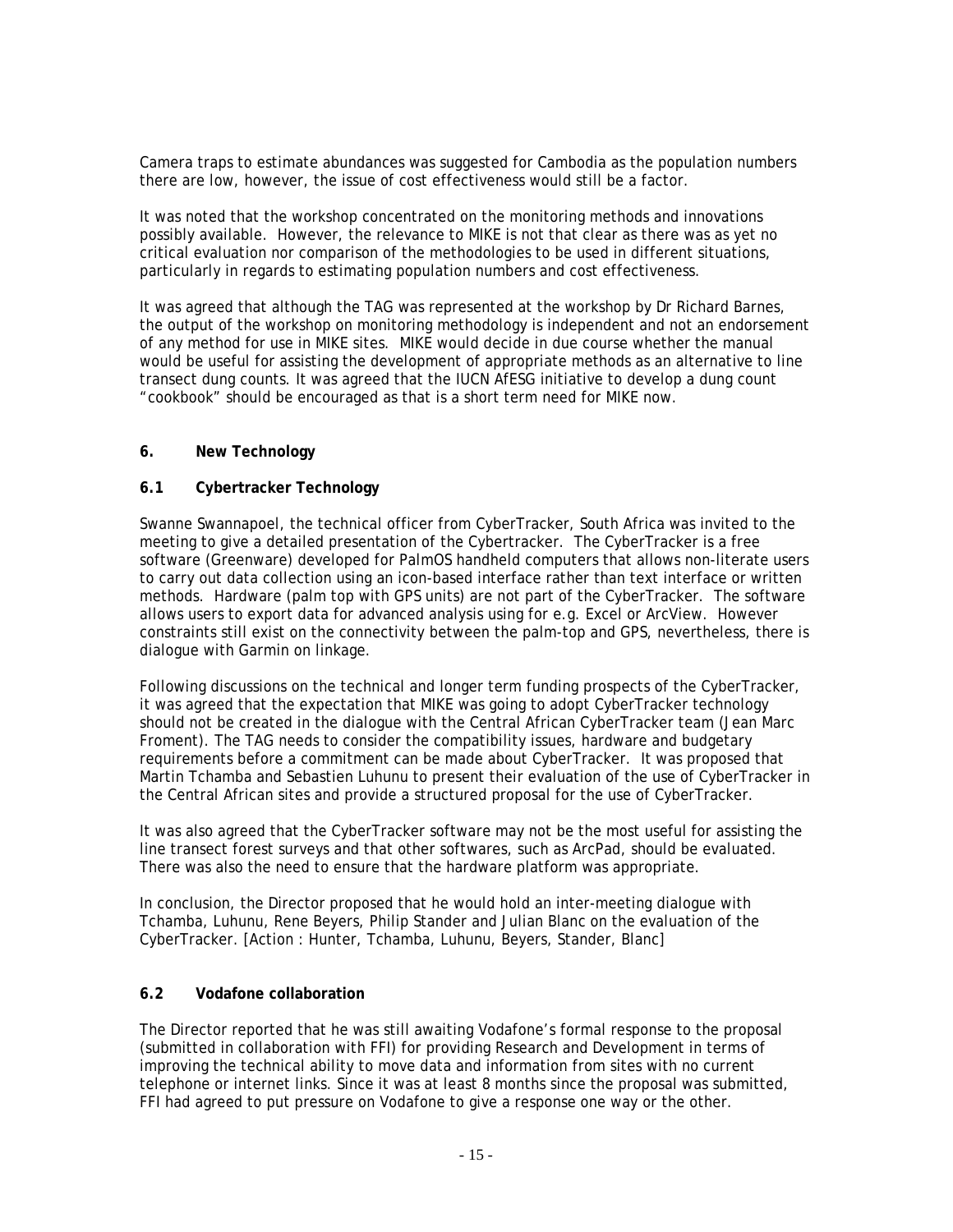Iain Douglas Hamilton gave the TAG an update on where Save the Elephant is collaborating with Vodafone and four telecommunication companies on the design on elephant collars using cellular technology. Field trials are being undertaken and there is scope for collars on smaller animals.

# **7. MIKE Forms**

# **Human Elephant Conflict Form**

The TAG next considered the draft form on Human Elephant Conflict (HEC) to the MIKE process. The form was produced in response to request by range States and is recommended as a voluntary form and has been shared with Richard Hoare and Hugo Jachmann. The chief aim is to provide information on what is happening in the conflict zones and to help motivate the data collection.

There was discussion whether the form actually falls within the remit of the MIKE objectives under Resolution 10.10 (Rev.). The Director explained that the range States have asked for guidance in this area and the form was produced in the context that the overall goal of MIKE is to provide information needed for range States to make appropriate management and enforcement decisions. It is intended as a voluntary form and data collection on HEC would not be part of the analytical strategy nor fed into the MIKE database. However, several concerns were raised by the TAG on the forms such as the "subjectivity" of some of the questions. Furthermore, there are spatial and temporally complex issues in the analysis of HEC, and it is a major concern that the draft HEC form could create an expectation among the range States that the form can be a 'tool' to analyse such issues. The monitoring and pin-pointing of conflict zones may assist range States but this should not detract on the need to keep MIKE focused. The LEM data collection is already overloaded, the introduction of a new and voluntary form could add burden and affect the MIKE data quality.

Furthermore, in the area of HEC, the IUCN AfESG Human Elephant Conflict Working Group (HECWG) has investigated this area in detail and developed 'tools' for the study and management of HEC, and assisting capacity training for enumerators of elephant damage.

Following its recommendation to drop the HEC form, the TAG agreed that MIKE should promote the AfESG HECWG protocol including the use of their form. The information collated under the protocol would not form part of the MIKE database for analysis.

It was agreed however that the Director should review the existing Carcass forms and see if some improvement was possible on that form regarding elephant mortality and HEC factors. [Action : Hunter, SSOs]

### **8. Any Other Business**

### **8.1 Aerial Data Sheets**

There was discussion on the format of aerial data sheets to be annexed to the Aerial Survey Standards. It was agreed that Dr Colin Craig would harmonise the columns in the aerial data sheets in line with the text of the Aerial Survey Standards to acheive consistency. The final data sheets should be sent to the MIKE CCU for upload to the MIKE website. [Action : Craig]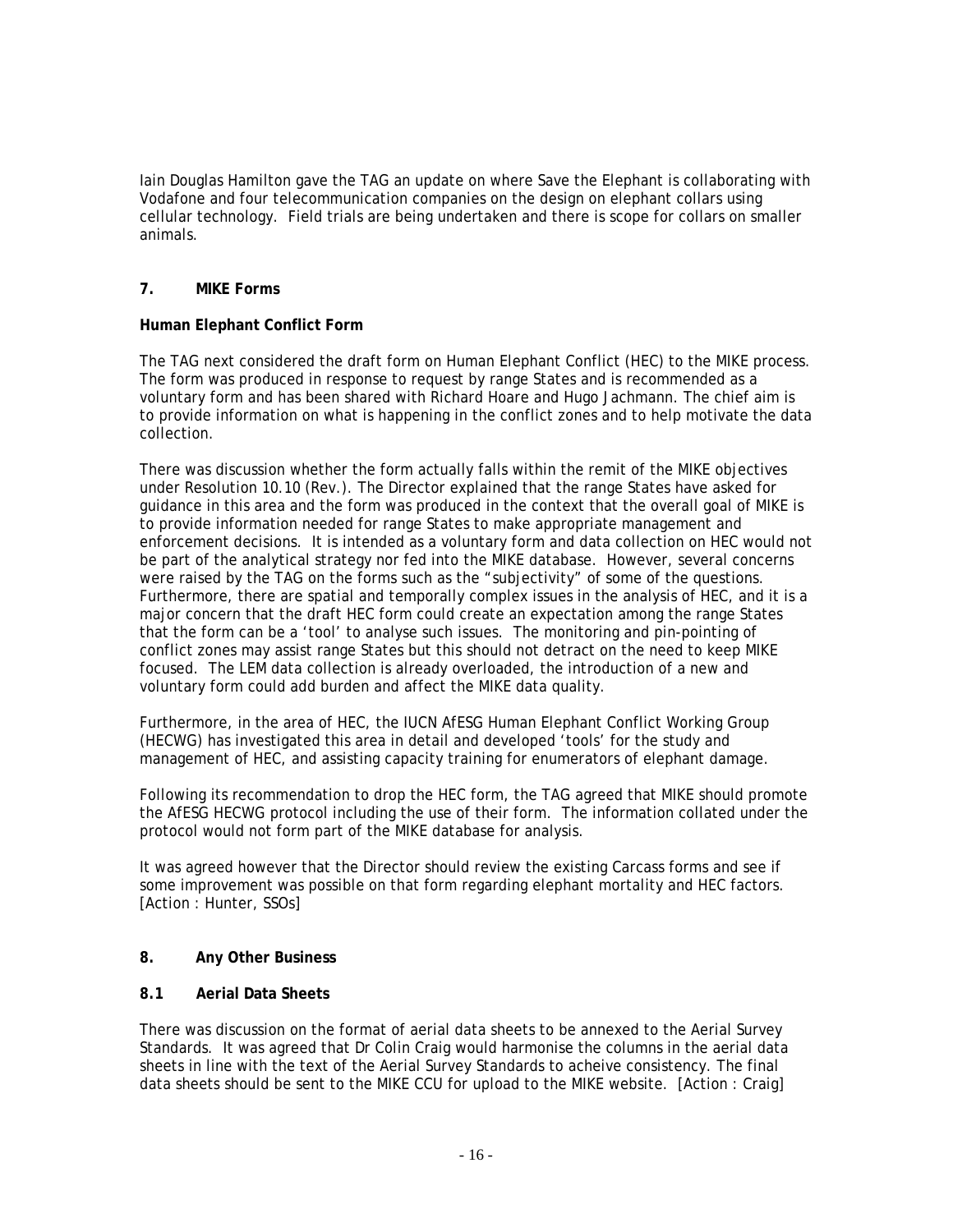# **8.2 Convention of Migrating Species/AfESG**

Dublin reported that an MoU with an action plan for a strategy in Central Africa has been signed between IUCN AfESG and the Central African range States. Under the MoU, both MIKE and ETIS form a central part of the action plan. The strategy for West Africa has been sent to the range States and would become de-facto to the MoU. The next course of action now is to secure 8 or 9 signatures in West Africa to the MoU which will then be submitted to ECOWAS. If adopted, the terms would be equivalent to the Yaoundé Declaration.

## **8.2 CoP report**

A query was raised as to the draft ETIS and MIKE reports to the COP 12.

It was agreed that the outline of the methodology and scope of the draft reports to the COP be submitted at the next TAG meeting. [Action : Milliken, Hunter]

# **9. Next Meeting**

The next meeting will be scheduled between June and July 2004 in Nairobi.

#### **ABBREVIATIONS**

| CCU         | <b>Central Coordinating Unit</b>                            |
|-------------|-------------------------------------------------------------|
| CoP         | Conference of the Parties of CITES                          |
| EC          | European Community                                          |
| <b>ETIS</b> | Elephant Trade Information System                           |
| LEM         | Law enforcement monitoring                                  |
| <b>MIST</b> | Management Information System for Uganda Wildlife Authority |
| SSO(s)      | Sub-regional Support Officer(s)                             |
| <b>TAG</b>  | <b>Technical Advisory Group</b>                             |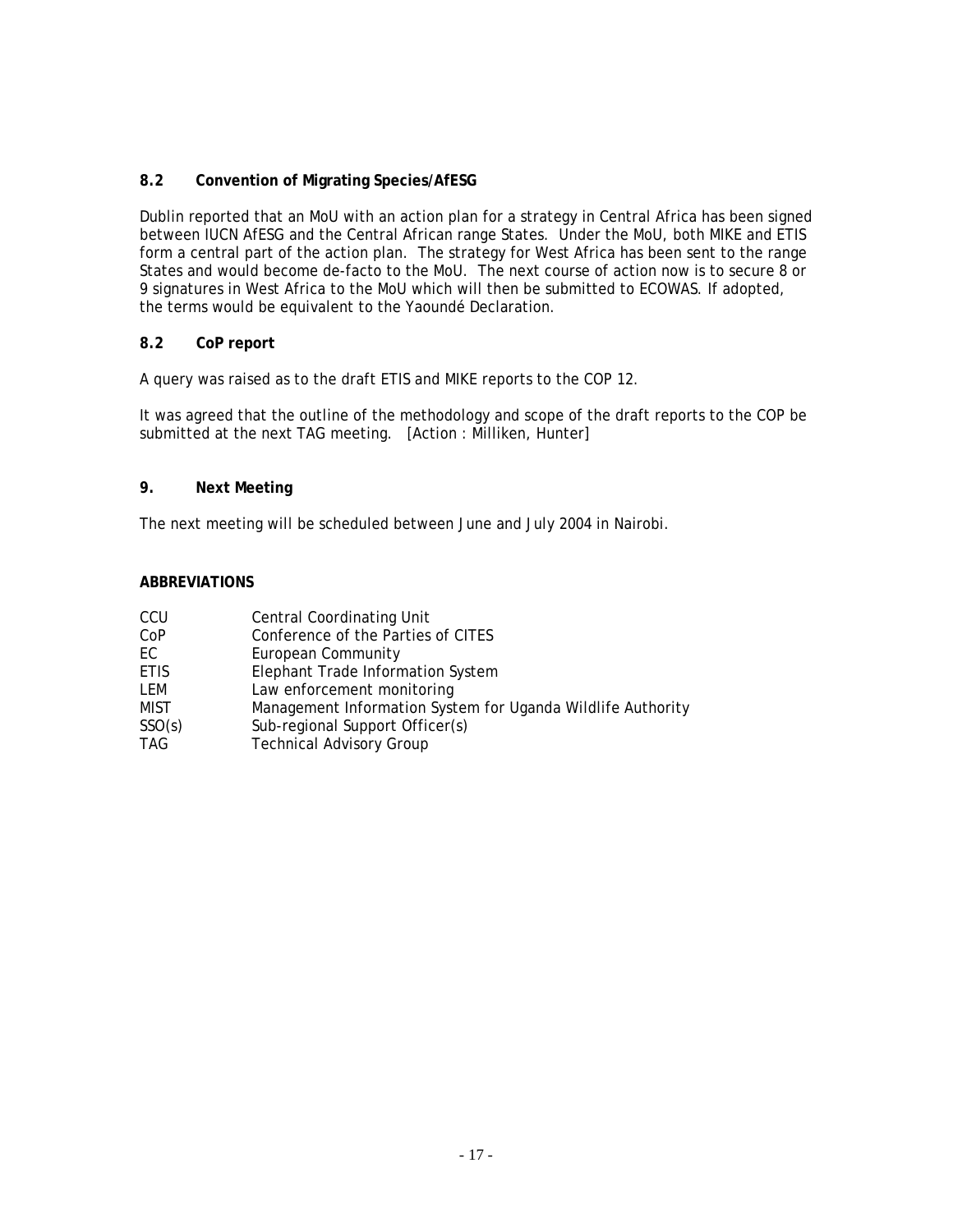| <b>Action Plan</b>                                                 |  |
|--------------------------------------------------------------------|--|
| (on issues relating to TAG meeting, Namibia, 9 - 10 December 2003) |  |

| <b>Action Points</b>          |                                                            | <b>Action By</b>              |
|-------------------------------|------------------------------------------------------------|-------------------------------|
| 2.0<br><b>Matters Arising</b> |                                                            |                               |
| 2.1                           | Survey Effort & Power                                      | Hunter, Barnes, Burn,         |
|                               | Prepare a draft statement clarifying the relationship of   | Sukumar, Craig                |
|                               | power, effort, covariates and time.                        |                               |
| 2.2                           | <b>Measuring Information Network Effort</b>                | Douglas Hamilton              |
|                               | Prepare a paper on the research on proxy measures for      |                               |
|                               | measurement of Information Network Effort.                 |                               |
|                               | 3.0 Progress Report                                        |                               |
|                               | Africa & Asian Sub-regions/ MIKE CCU                       |                               |
| $\overline{3.1}$              | Digital mapping of MIKE sites                              | SSOs                          |
|                               | Clarify sites boundaries for Chawore, Nyami Nyami,         | Stander                       |
|                               | Cabora-Bassa and Kruger                                    |                               |
| 3.2a                          | <b>MIKE and ETIS Sub-TAG</b>                               | Hunter                        |
|                               | Clarify exact scope of the terms 'co-opted' and 'ex-       |                               |
|                               | officio' TAG members                                       |                               |
|                               | Circulate CVs of new TAG members.                          | Yeo                           |
| $\overline{3.3}$              | Early Warning Indicators from Carcass Data                 | Hunter, Barnes, Dublin, Hart, |
|                               | Initiate the Carcass Data Taskforce.                       | Douglas Hamilton, Burnham     |
|                               |                                                            | and Burn                      |
| 4.0                           | Data Analytical Strategy                                   |                               |
| 4.1                           | Formulate hypothesis implicit in draft analytical          | Burn, Hunter                  |
|                               | strategy.                                                  |                               |
|                               | Finalise draft analytical strategy for circulation to TAG. |                               |
| 4.2                           | Site level questions                                       | Hunter, SSOs                  |
|                               | Reformulate table of Site level questions on site,         |                               |
|                               | national, regional and global levels.                      |                               |
|                               | Feedback from National and Site Officers.                  |                               |
|                               |                                                            |                               |
| 4.3                           | <b>Measuring LEM Effort</b>                                | Hunter                        |
|                               | Initiate the Law Enforcement Taskforce                     |                               |
| 4.4                           | Genstat 6.0/7                                              | <b>Burn</b>                   |
|                               | Feedback on inclusion of statistical extensions to         |                               |
|                               | Genstat 7, and linkages to program Distance, ArcGIS        |                               |
|                               | and ArcView 8 series.                                      |                               |
| 5.0                           | <b>Population Survey Approaches</b>                        |                               |
| 5.1d)                         | Retrospective Estimation of Dung Decay Rates               | Burn, Burnham, Sukumar        |
|                               | Feedback to TAG whether logistic regression model          |                               |
|                               | would be precluded in habitats of seasonal variation.      |                               |
|                               | Feedback to TAG on simplification of the calculation       | Burn                          |
|                               | for dung decay rate.                                       |                               |
|                               | Facilitate and get the retrospective dung decay studies    | Burnham, Burn, Hart, Blake,   |
|                               | underway in ongoing Central African surveys.               | Hunter                        |
| 5.1e)                         | Provide final output of dung count standards for TAG       | Dung Count Taskforce          |
|                               | approval.                                                  | Venkataraman, Dublin,         |
|                               |                                                            | Barnes, Hedges, Tyson, Blake, |
|                               |                                                            | Burnham, Burn, Eggert         |
| 5.2                           | Classification MIKE sites (Population/Area) in SEA         | Hunter, SSO (SEA)             |
|                               | Provide revised site matrix with column for source of      |                               |